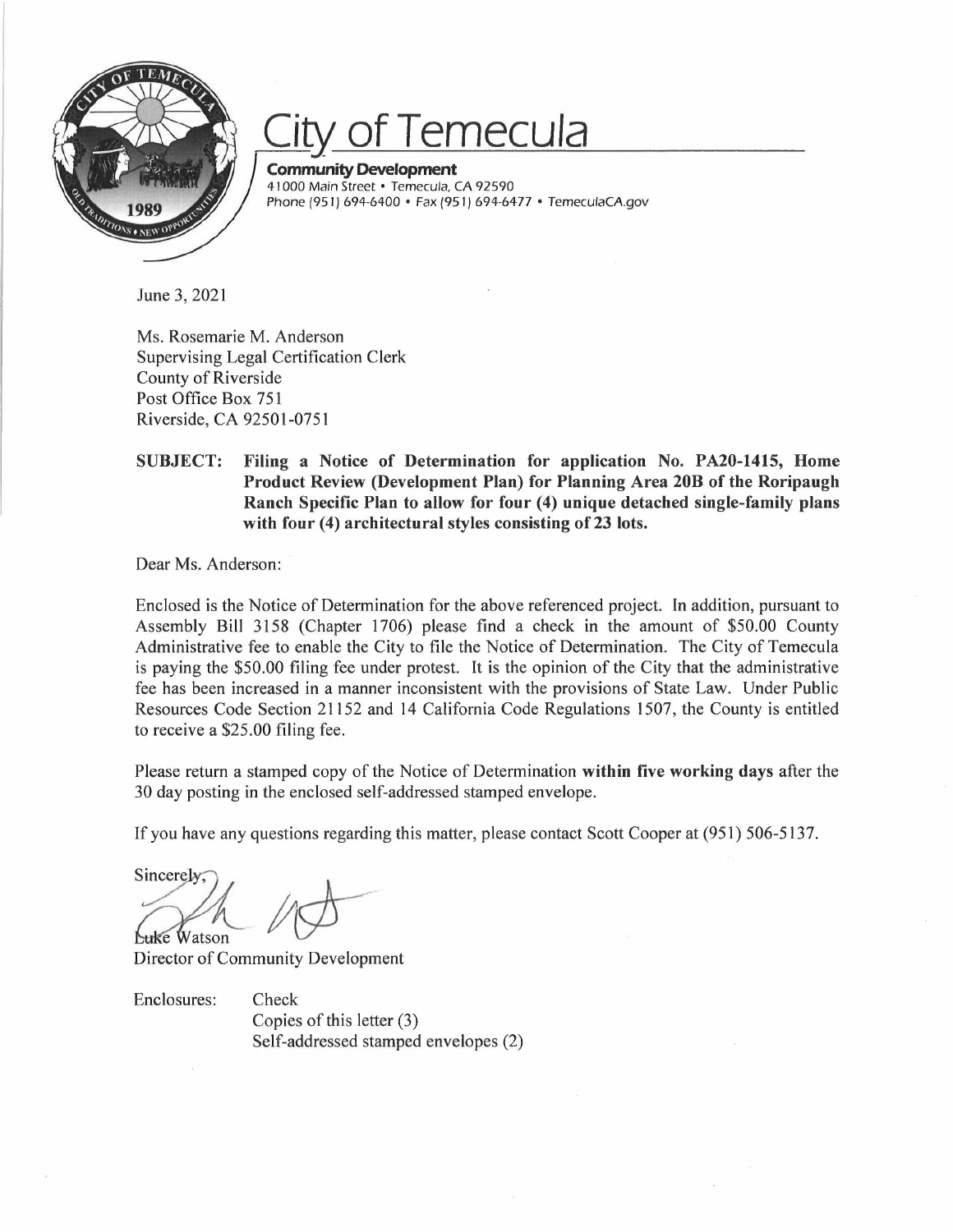## **City of Temecula Community Development Planning Division Notice of Determination**

| TO:                             | County of Riverside<br>P.O. Box 751<br>Riverside, CA 92501-0751                                                               | County Clerk and Recorders Office                                                                                                                                                                       | <b>FROM:</b> | <b>Planning Division</b><br>City of Temecula<br>41000 Main Street<br>Temecula, CA 92590 |
|---------------------------------|-------------------------------------------------------------------------------------------------------------------------------|---------------------------------------------------------------------------------------------------------------------------------------------------------------------------------------------------------|--------------|-----------------------------------------------------------------------------------------|
| <b>SUBJECT:</b>                 | Filing of a Notice of Determination in compliance with the provisions of Section 21152 of the<br><b>Public Resources Code</b> |                                                                                                                                                                                                         |              |                                                                                         |
| <b>State Clearinghouse No.:</b> |                                                                                                                               | 1997121030                                                                                                                                                                                              |              |                                                                                         |
| <b>Project Title:</b>           |                                                                                                                               | Sommers Bend Home Product Review PA20B (PA20-1415)                                                                                                                                                      |              |                                                                                         |
| <b>Project Location:</b>        |                                                                                                                               | APN 964-640-007                                                                                                                                                                                         |              |                                                                                         |
| <b>Project Description:</b>     |                                                                                                                               | Home Product Review for Planning Area 20B of the Roripaugh Ranch Specific<br>Plan to allow for four (4) unique detached single-family plans with four (4)<br>architectural styles consisting of 23 lots |              |                                                                                         |
| <b>Lead Agency:</b>             |                                                                                                                               | City of Temecula, County of Riverside                                                                                                                                                                   |              |                                                                                         |
| <b>Contact Person:</b>          |                                                                                                                               | Scott Cooper                                                                                                                                                                                            |              | <b>Telephone Number:</b> (951) 506-5137                                                 |

This is to advise you that the Planning Commission for the City of Temecula has approved the above described project on June 2, 2021 and has made the following determinations regarding this project:

- 1. The project will not have a significant effect on the environment.
- 2. That the project is consistent with the SEIR and is a project under a Specific Plan that was analyzed by the SEIR and no further environmental review is required under CEQA Guidelines Section 15162.
- 3. Additional mitigation measures were not made a condition of the approval of the project, but the project will be required to adhere to the mitigation measures identified in the SEIR.
- 4. A Mitigation Monitoring or Reporting Program was not adopted for this project, but the project will have to comply with the Mitigation Monitoring or Reporting Program that was adopted with the SEIR.
- 5. A Statement of Overriding Consideration was not adopted for this project, but was adopted for the SEIR.
- 6. Findings were not made for this project pursuant to the provisions of CEQA, but were made in connection with the SEIR.

This is to certify that the Environmental Impact Report and Addenda that were prepared for the Roripaugh Ranch Specific Plan, together with comments and responses is available to the General Public at the City of Temecula, 41000 Main Strget, Temecula, California, 92590. ared for the Roripaugl<br> **al Public at the City of**<br>
<u>6</u> 5 7 7 07 1

Signature:<br>Luke Watson, Director of Community Development

**Date:** 

Date received for filing at the County Clerk and Recorders Office: